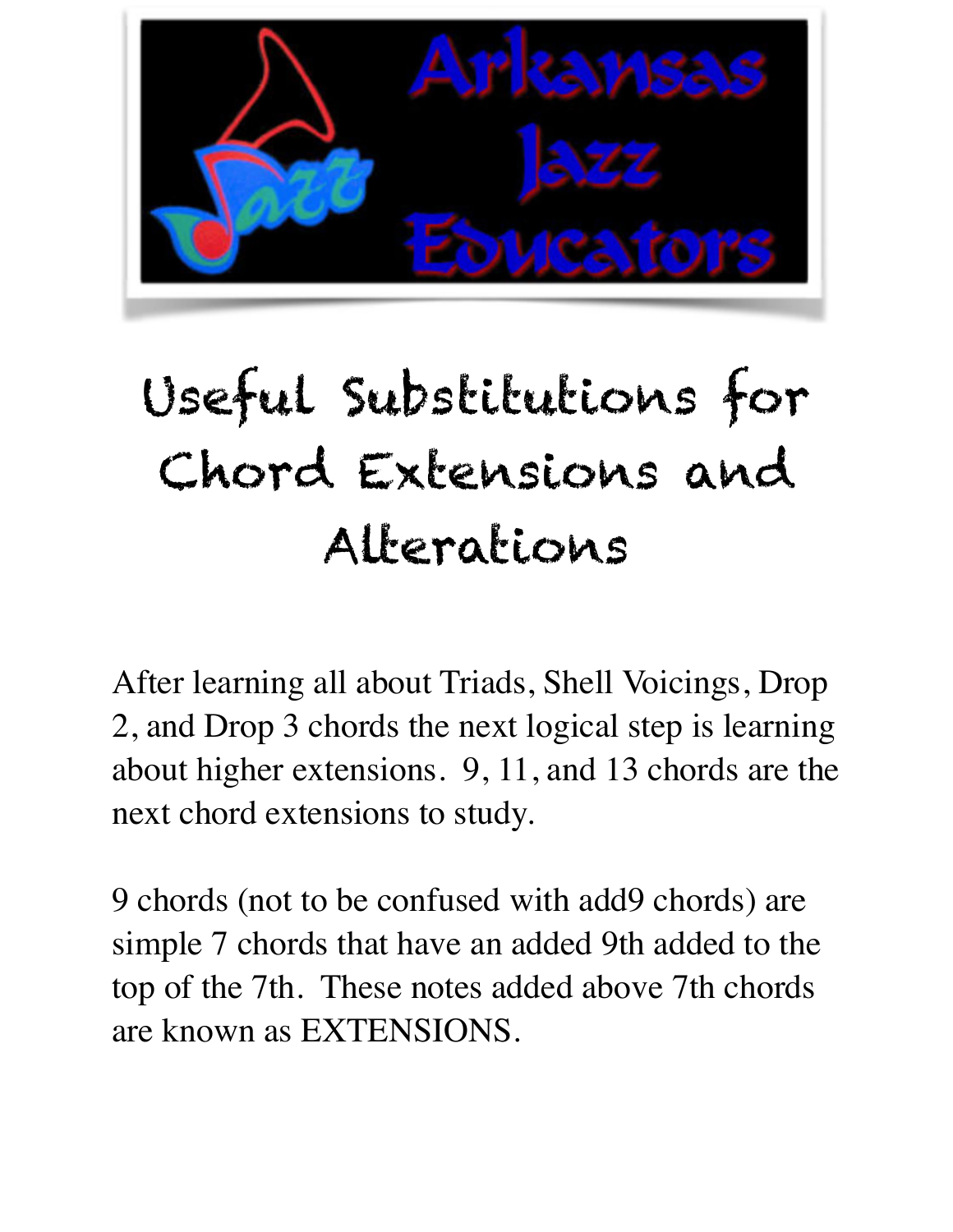Below are examples of 9 chords.



Here is an example of what is called a Major 9th chord. It is simply a Major 7th chord with an added 9th on the top. This example is a Cmaj9 chord



Here is a C9 chord. It is a C7 chord with an added 9th.



And finally, here is a C minor 9 chord. Simply a C minor 7 chord with an added 9th.

Let's look at how we would play these voicing on the guitar substituting drop 2 chords.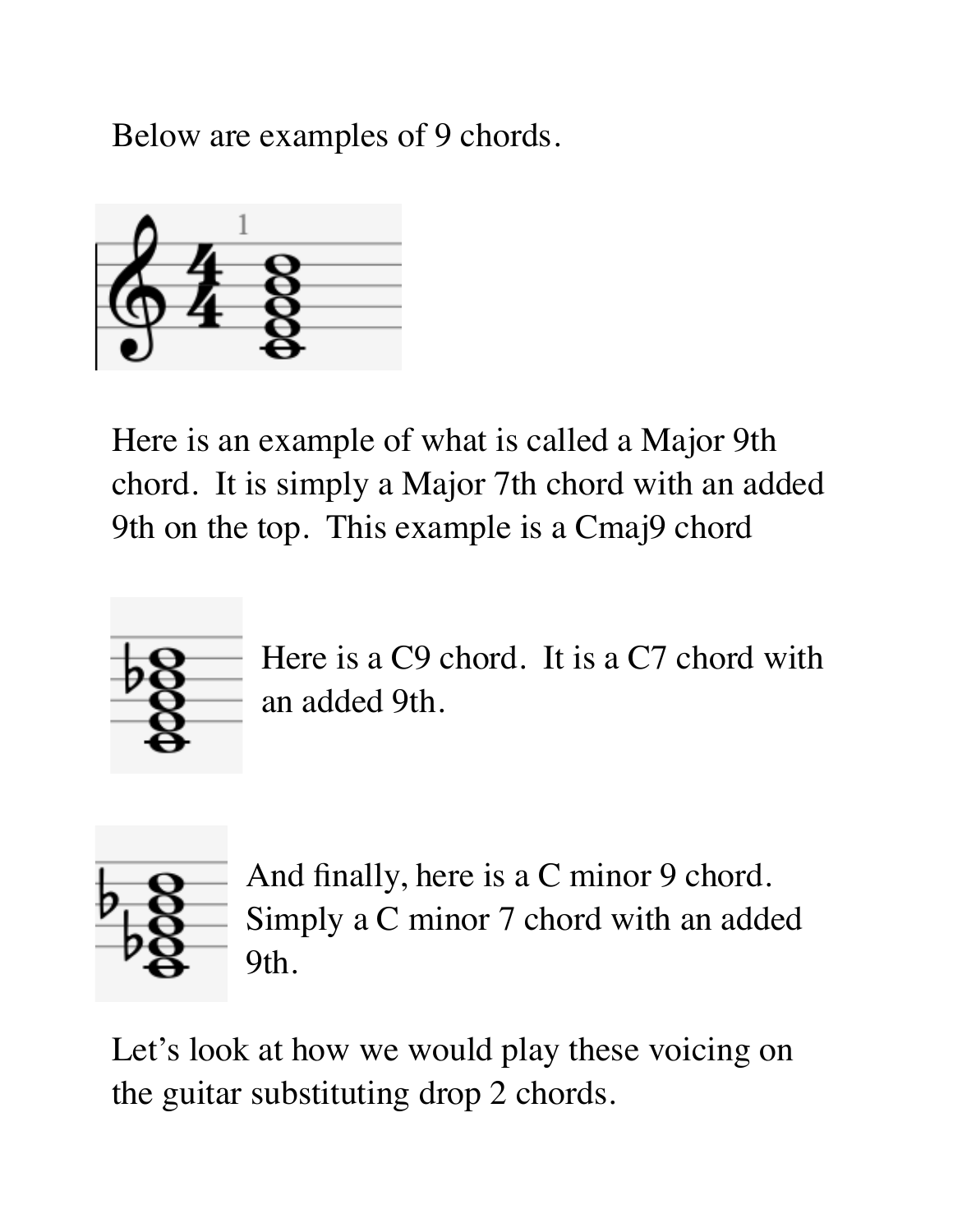Once you encounter 9th chords, the first note you should think about ditching is the root. This is counterintuitive since most players think from the root as they make their chord shapes. Study the following examples.





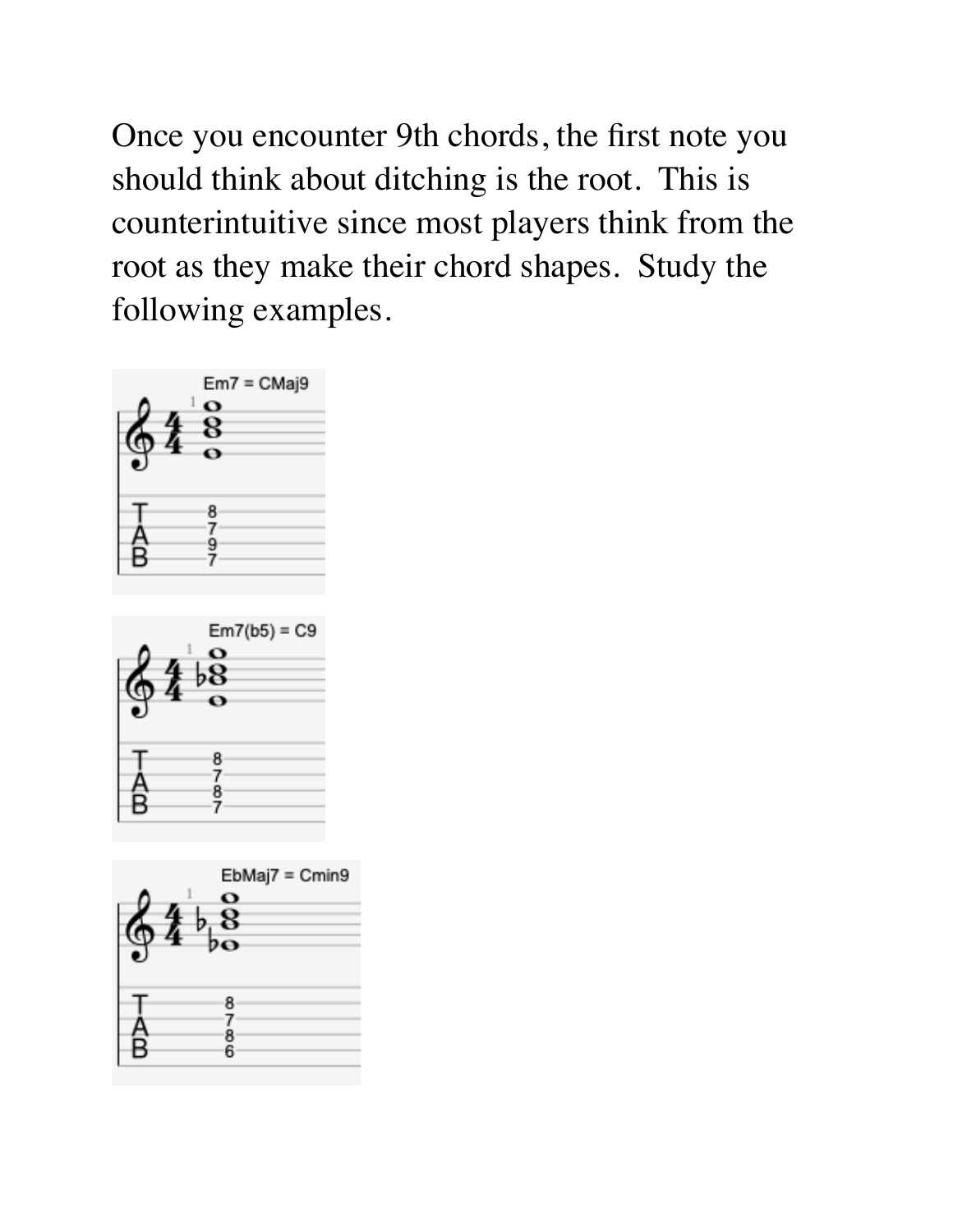By eliminating the root, we are left with the 3rd, 5th, 7th, and 9th. These four chord members we have left conveniently all spell a 7th chord that we already know. You can make simple work of these substitutions by remembering the following formulas.

1. Major  $9 =$  Minor  $7 + 4$  frets Ex. C major  $9 = E$  minor 7

2. 
$$
9 = \text{Minor } 7 \, (b5) + 4 \text{ frets}
$$
  
Ex.  $C9 = \text{E minor } 7(b5)$ 

3. Minor  $9 =$  Major  $7 + 3$  frets Ex. C minor  $9 =$  Eb major 7

Next, let's take a look at 11th chords. As you can imagine 11th chords add another extension on top of the 9th. We will run into some problems and exceptions with the use of these chords.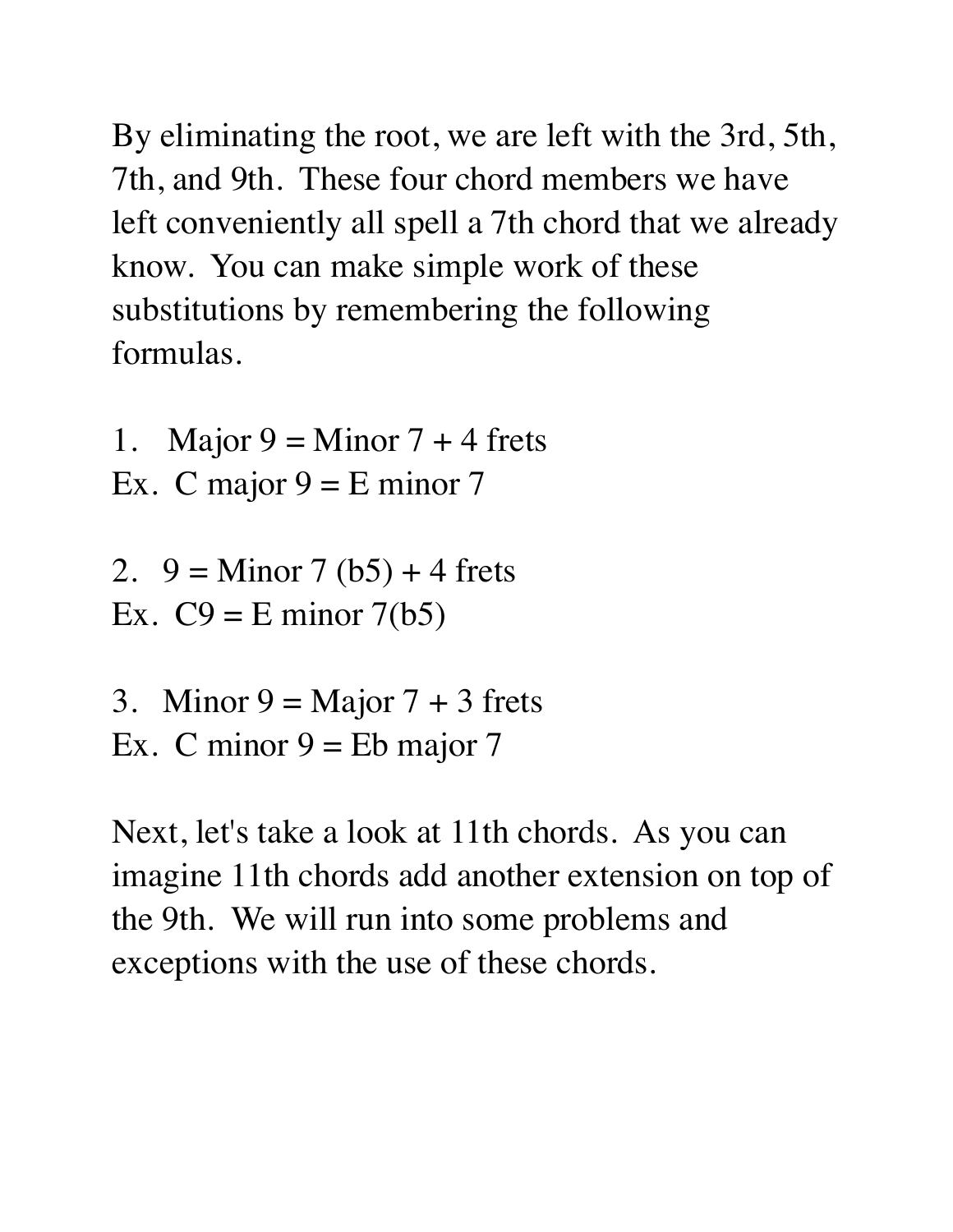#### **Minor 11 Chords**

The chords above illustrates a full C minor 11. Notice the added 11 (F) above the 9 (D).

Below is a useful voicing for this chord on the guitar.



Notice we can also analyze this chord as a Bbsus4 triad with a C in the bass. Think of the substitution formula as going a whole step down from the root (2 frets), and playing a sus4.



Here is another example of the same chord in a different position.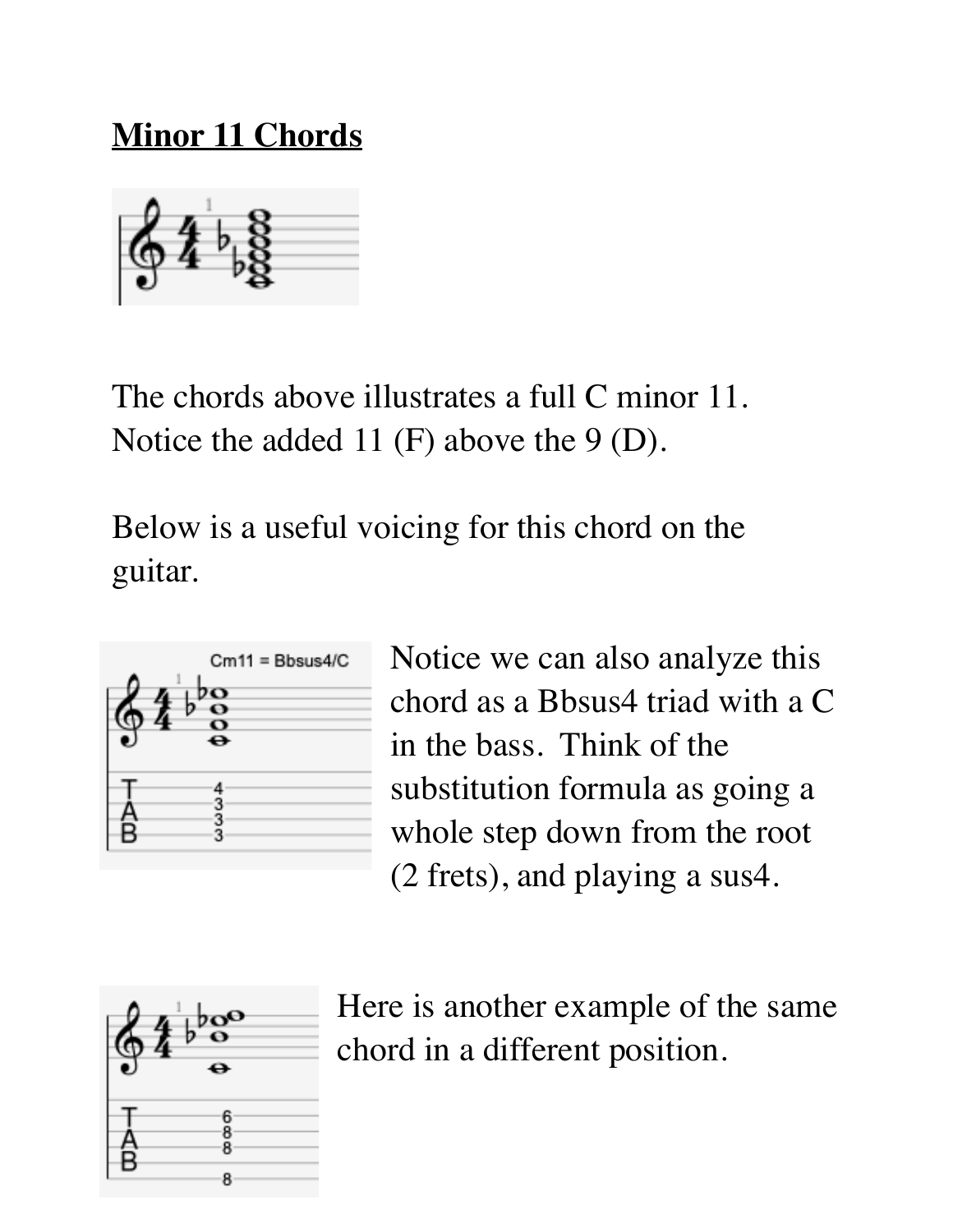## **11 Chords**



Here is a full C11 chord. Simply a C9 chord with an added 11th. When played as is, it is not a very pleasing.

| Bad sounding interval |  |
|-----------------------|--|
|                       |  |
|                       |  |

This is due to the minor 9th interval created between the 3rd and 11th, so we eliminate the 3rd.

In practice, we are left with something like the chord below.



Think of the formula for this chord as going down a whole step and playing a major chord.  $C11 = Bb$  major triad with a C in the bass.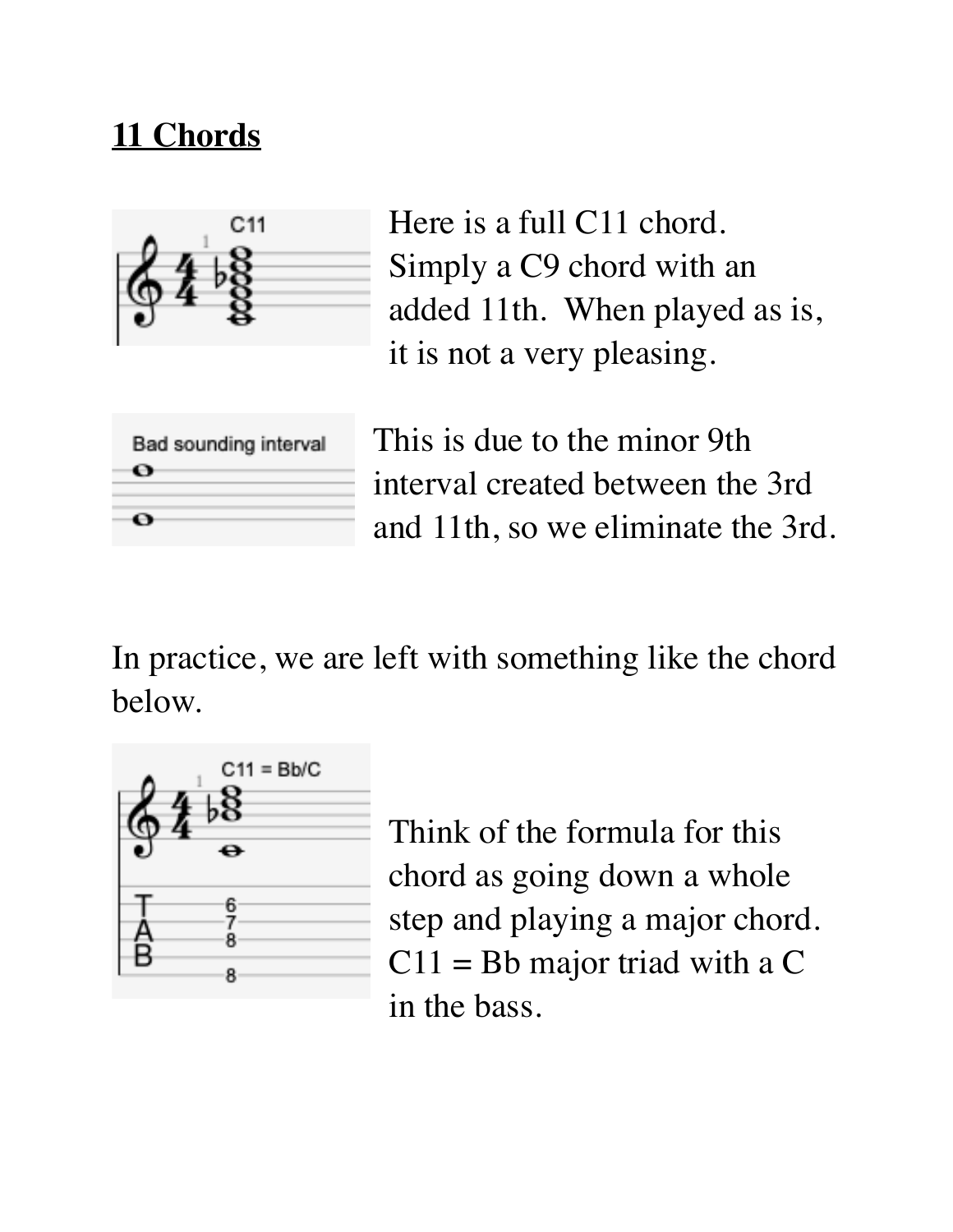### **13 Chord**



It looks this C13 chord is missing a member at first glance. Where is the 11th?

In jazz, the 11th is left out of a 13 chord to avoid a similar problem like we saw in the C11 chord.

In practice, the guitar voicings for 13 chords are quite similar to 9th chords. Study the following examples. You can see how they could almost seen as an extension of 9 chords.

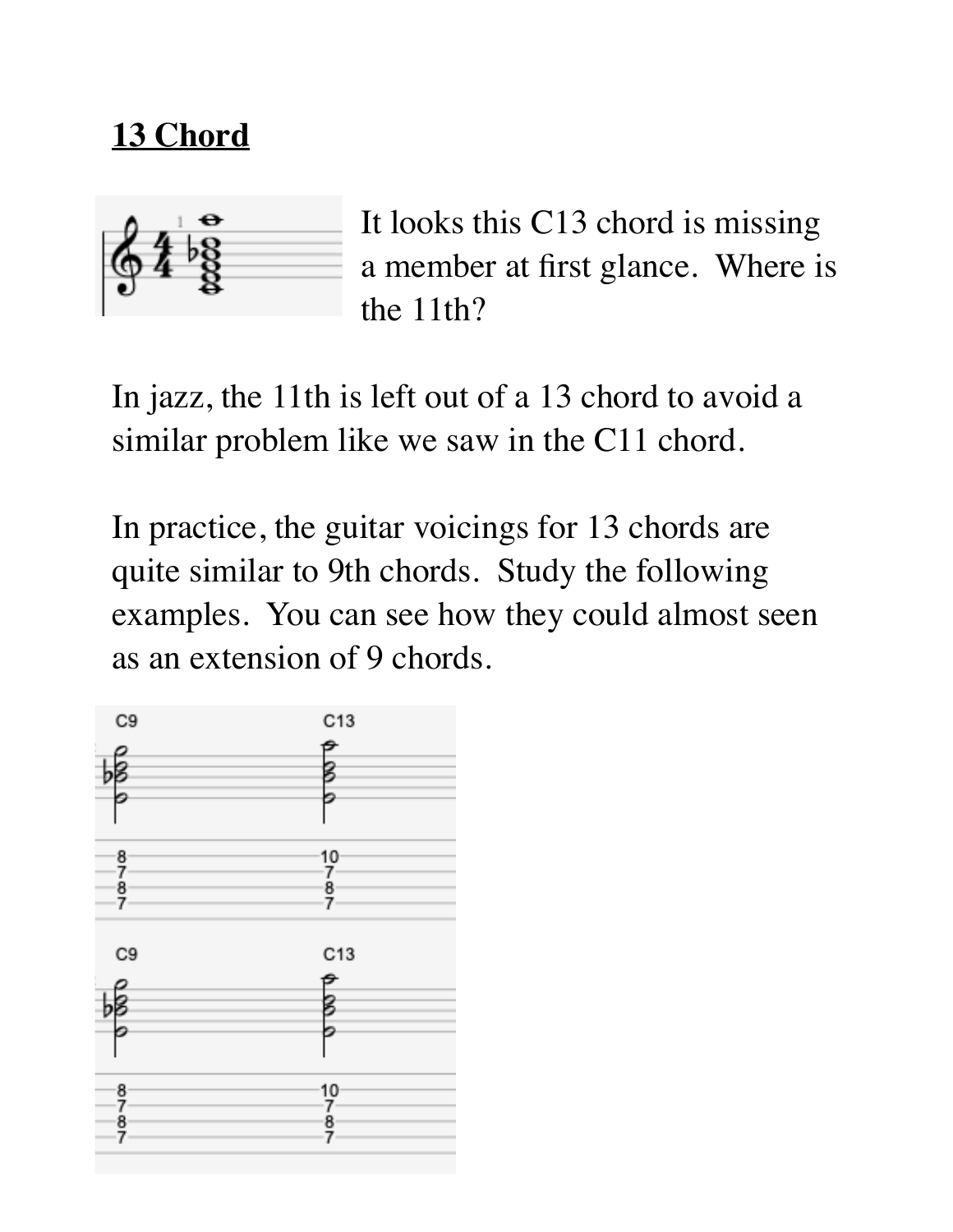# **Alterations**

In the most basic sense, alteration happen in chords when 5ths and 9ths are moved up or down one half step.

#### **Altered Dominants**

Below we can see what happens with a variety of alterations to 7/9 chords.



Here we can see how the D in the C9 chord is transformed to a b9 (Db). Note the chord is the same thing as a E diminished 7 chord.



Now we see the 9th move a half step up to a D#. You could also see this chord as an Eb major triad with an E in the bass.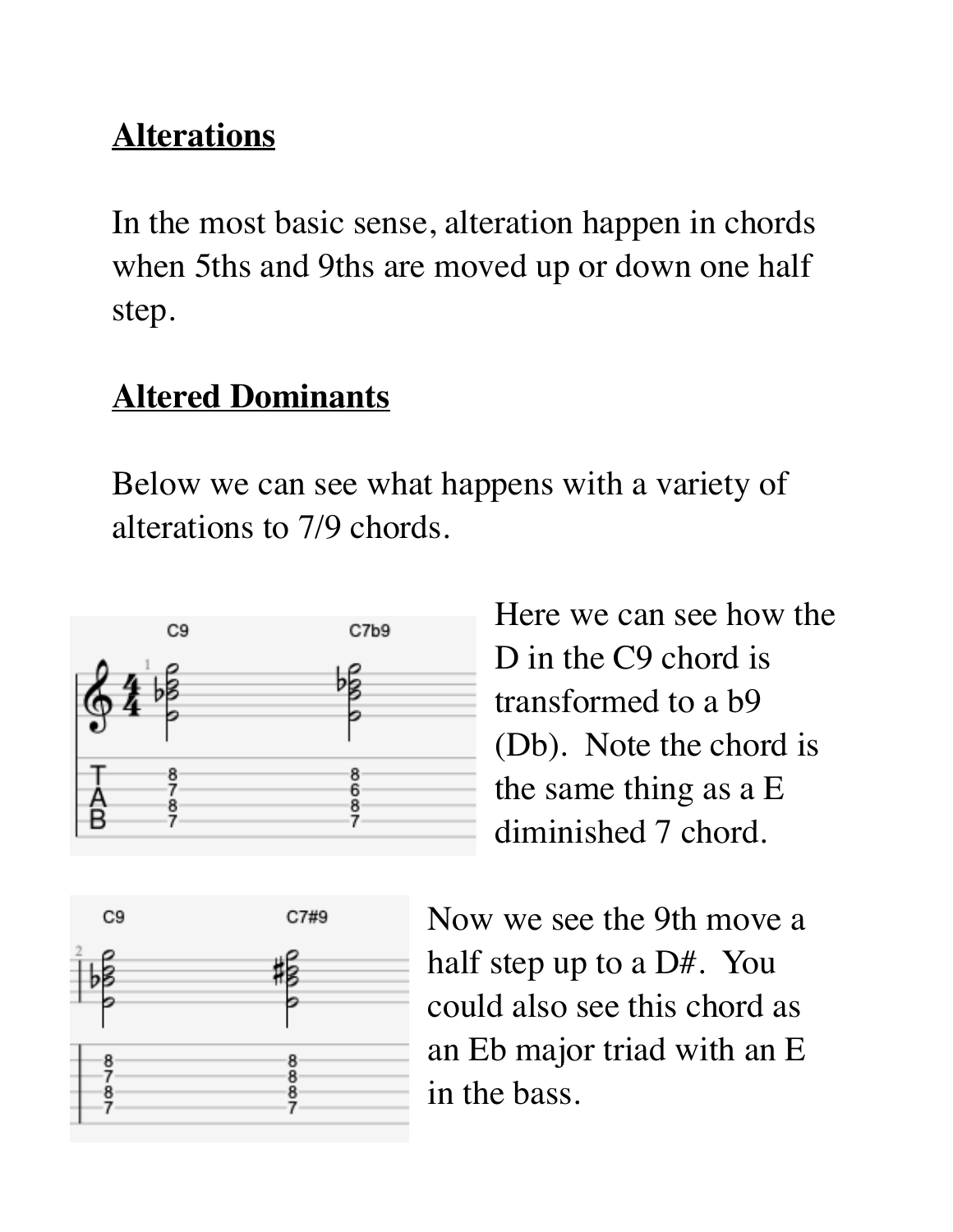

Here we altered the 5th up a half step. Notice you can also call this raised 5th a b13.



Here is a C9 chord with a b5. You will also see it written as a #11.



Here are examples of what happens when you alter 5ths and 9ths.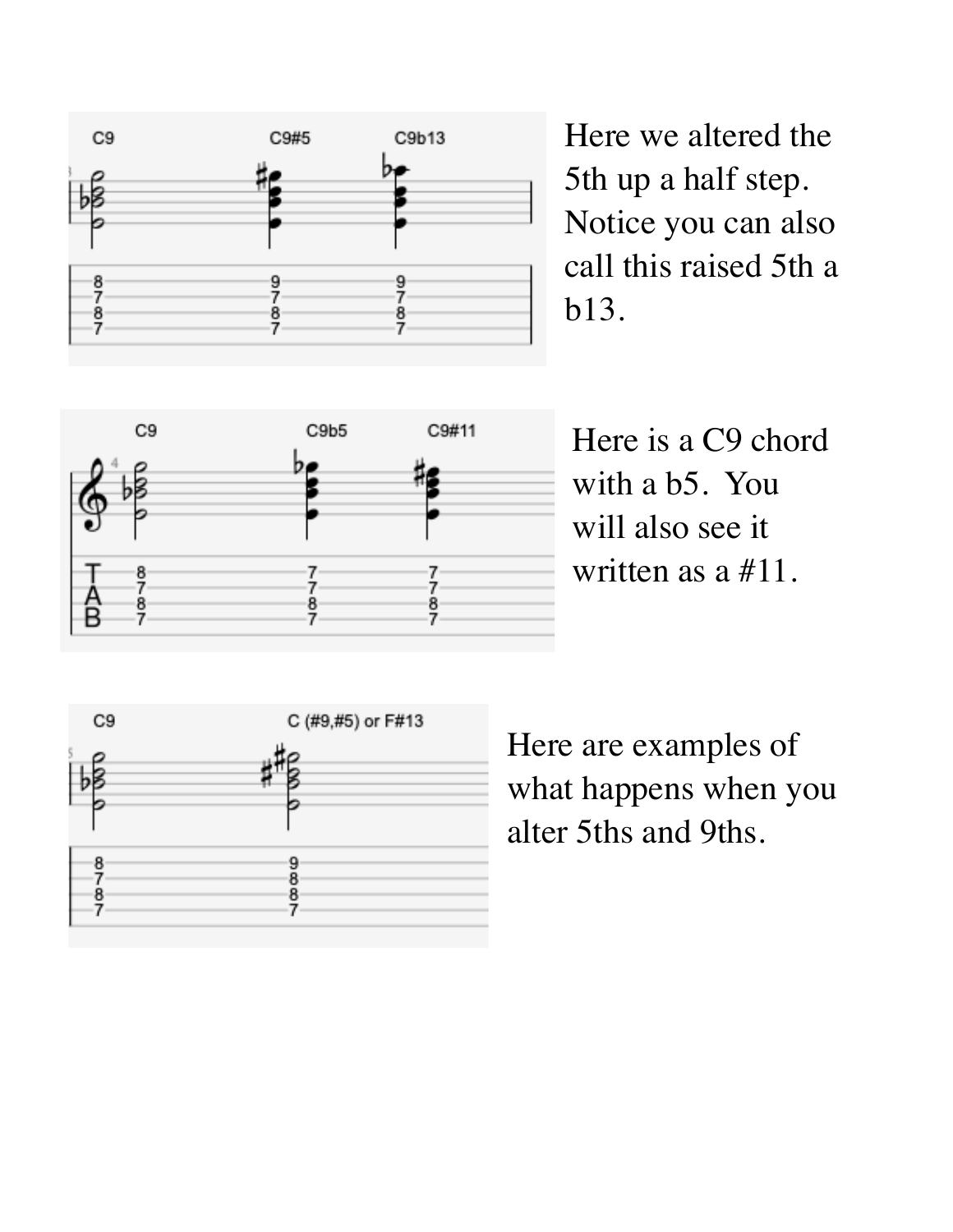

Take note in the previous 3 examples, we could also call the chord by another dominant chord's name a tri-tone away. This is known as a tri-tone substitution. Learning these can help you create shortcuts in you mind when you see dominant chords with lots of alterations.